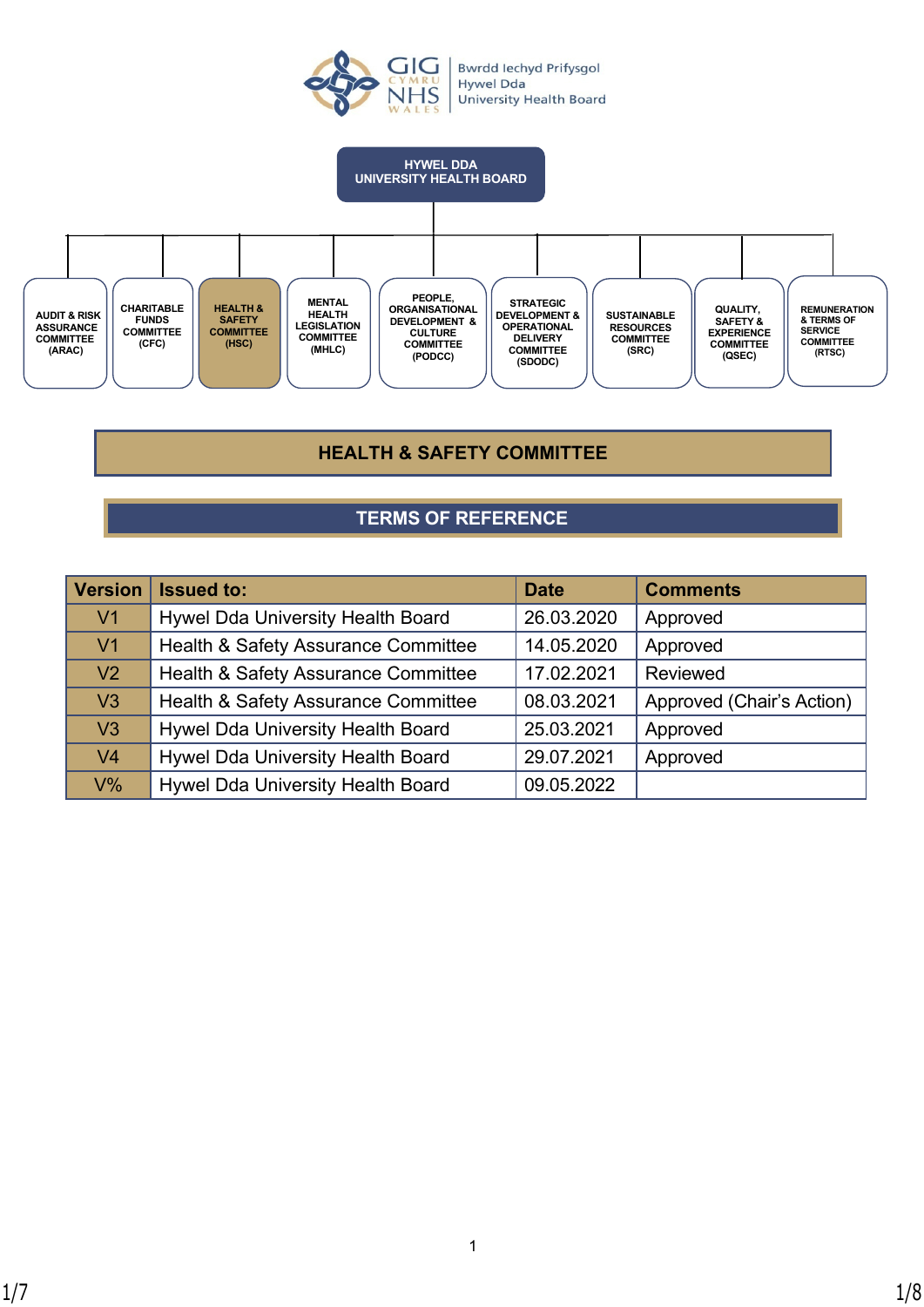# **HEALTH & SAFETY COMMITTEE**

# **1. Constitution**

- 1.1 Hywel Dda University Health Board (HDdUHB) has a statutory obligation by virtue of the Health & Safety at Work Act 1974 to establish and maintain a Health & Safety Committee:
	- Section 2 sub section 7: 'It shall be the duty of every employer to establish in accordance with Regulations (i) a safety committee having the function of keeping under review measures taken to ensure the health and safety of employees and such other functions as prescribed'.
- 1.2 HDdUHB's Health & Safety Committee has been established as a formal Committee of the Board and constituted from 1st April 2020.

### **2. Purpose**

- 2.1 Provide assurance around the UHB arrangements for ensuring the health, safety, welfare and security of all employees and of those who may be affected by work-related activities, such as patients, members of the public, volunteers contractors etc.
- 2.2 Advise and assure the Board on whether effective arrangements are in place to ensure organisation-wide compliance with the Health Board's Health and Safety Policy, approve and monitor delivery against the Health and Safety Committee's work programme and ensure compliance with the relevant Standards for Health Services in Wales.
- 2.3 Where appropriate, the Committee will advise the Board on where and how its health and safety management may be strengthened and developed further.
- 2.4 Provide advice on compliance with all aspects of health and safety legislation.
- 2.5 To receive an assurance on delivery against relevant Planning Objectives aligned to the Committee (see Appendix 1), in accordance with Board approved timescales, as set out in HDdUHB's Annual Plan.
- 2.6 Provide assurance to the Board that the UHB's Emergency Management Plan is underpinned by policy and protocols, planning and performance targets and strategies to address risks to business continuity.

## **3. Operational Responsibilities and Objectives**

- 3.1 With regard to its role in providing advice to the Board, the Committee will comment specifically upon the adequacy of assurance arrangements and processes for the provision of an effective Health and Safety function encompassing:
	- Staff Health and Safety (to include any well-being consequences in the context of Health & Safety)
	- Premises Health and Safety
	- Violence and Aggression (including Lone Working and Security Strategy)
	- **Fire Safety**
	- Risk Assessment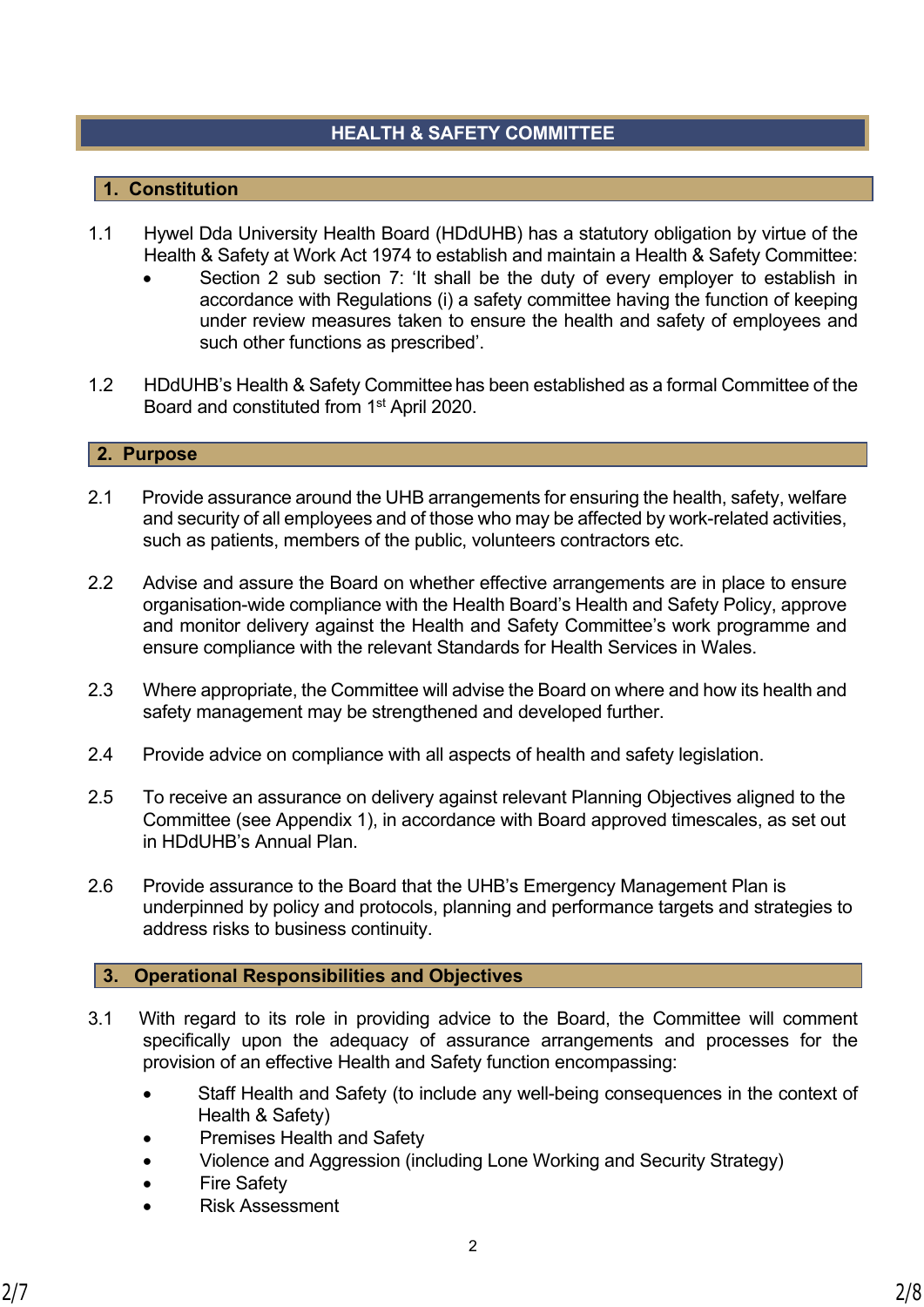- **Manual Handling**
- Health, Welfare, Hazardous Substances, Safety Environment
- Patient Health and Safety Environment Patient Falls, Patient Manual Handling
- 3.2 The Committee will support the Board with regard to its responsibilities for Health and Safety:
	- Approve and monitor implementation of the Health and Safety Committee's work programme.
	- Review the comprehensiveness of assurances in meeting the Board assurance needs across the whole of the UHB's activities, both clinical and non clinical.
	- The consideration and approval of policies, as determined by the Board.
- 3.3 To achieve this, the Committee's programme of work will be designed to provide assurance that:
	- Objectives set out in the Health and Safety Committee's Work Programme are on target for delivery in line with agreed timescales.
	- Standards are set and monitored in accordance with the relevant Standards for Health Services in Wales.
	- Proactive and reactive Health and Safety plans are in place across the UHB.
	- Policy development and implementation is actively pursued and reviewed.
	- Where appropriate and proportionate, Health and Safety incident and ill health events are investigated and action taken to mitigate the risk of future harm.
	- Reports and audits from enforcing agencies and internal sources are considered and acted upon.
	- Workforce, health, security and safety issues are effectively managed and monitored via relevant operational groups.
	- Employee Health and Safety competence and participation is promoted.
	- Decisions are based upon valid, accurate, complete and timely data and information.
- 3.4 Promote engagement and cooperation across the Health Board in ensuring the health, safety, welfare and security of patients, staff, contractors, and others.
- 3.5 Seek assurance on delivery against Planning Objectives aligned to the Committee, considering and scrutinising the plans and strategies that are developed and implemented, supporting and endorsing these as appropriate (PO 4H, 4I).
- 3.6 Ensure that service/business continuity plans are in place for major incidents and emergency situations that affect the provision of normal services, that staff have been trained to enable them to manage a major incident or emergency, and that lessons learned are incorporated into future planning.
- 3.7 Provide assurance that robust and effective safety management systems are in place operationally to deliver the Health Board's health, safety and security objectives and fulfil its statutory duties.
- 3.8 Ensure there is a process of review of accident, incident and notifiable disease statistics to keep an organisational focus on trends, ensure that corrective action and prioritisation of high risk issues are brought to the attention of the appropriate groups, and share learning across the organisation.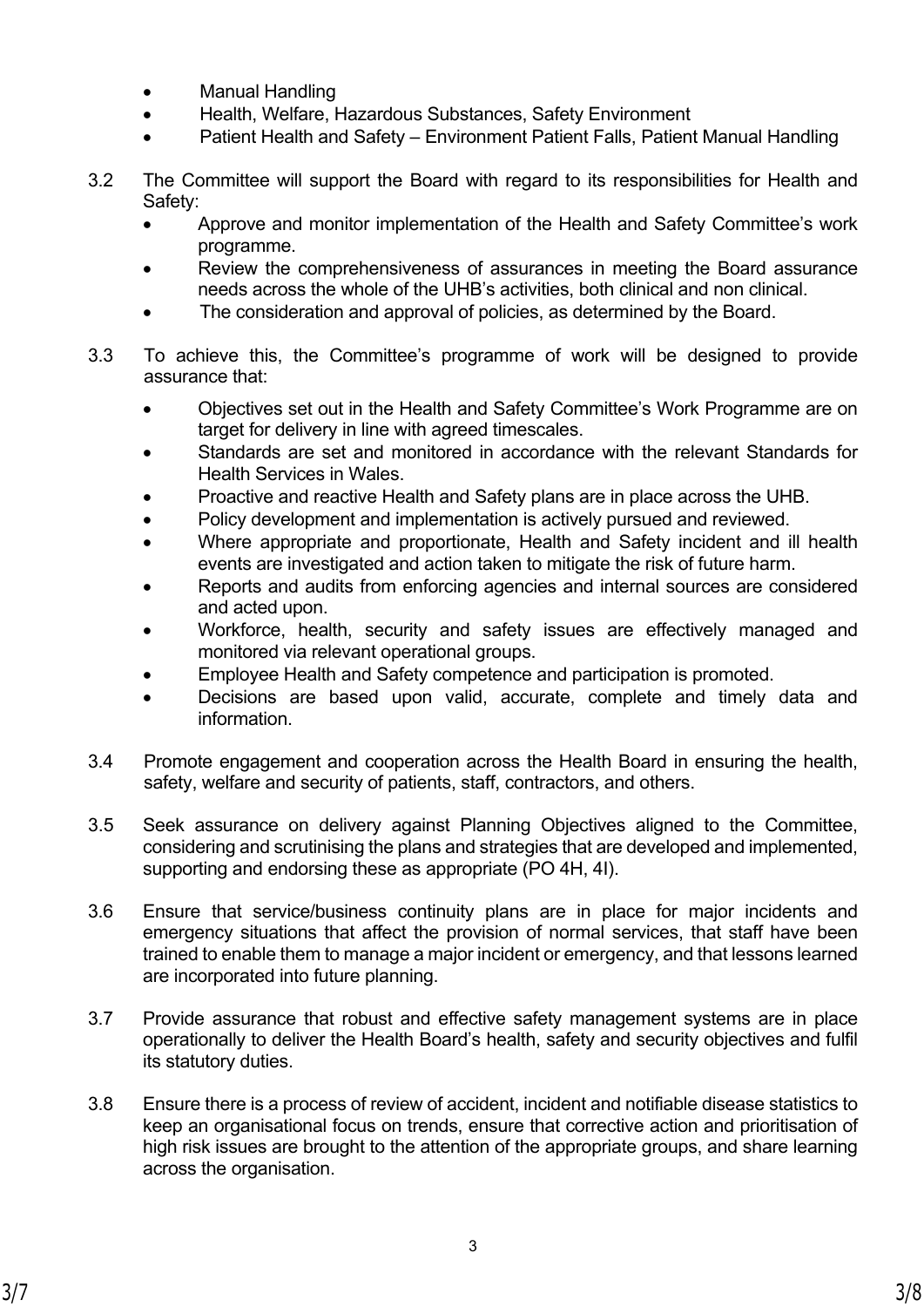- 3.9 Oversee delivery of an annual work plan which includes a focus on health and safety, security and fire safety.
- 3.10 Ensure there is a process of review of findings of safety management system audits and seek assurance that corrective actions are put in place.
- 3.11 Ensure reports and factual information from external regulatory agencies are acted upon within achievable timescales.
- 3.12 Ensure new and revised legislation and best practice guidance is considered and how it may impact the Health Board, agreeing recommendations and guidance on the measures required to comply.
- 3.13 Ensure there is a process of review of the efficacy of the health, safety, fire and security training programmes and ensure this process is adequate to meet the Health Board's objectives and statutory requirements.
- 3.14 Ensure there is clear and effective Health and Safety communication and publicity throughout the organisation.
- 3.15 Provide assurance that risks relating to health, safety, security, fire and service/ business interruption/ disruption are being effectively managed across the whole of the Health Board's activities (including for hosted services and through partnerships and Joint Committees as appropriate), and provide assurance that effective risk assessments are undertaken and addressed.
- 3.16 Approve organisational Health and Safety Policies, Procedures, Guidelines and Codes of Practice (policies within the scope of the Committee).
- 3.17 Seek assurances on the requirements arising from HDdUHB's regulators, WG and professional bodies.
- 3.18 Ensure there is a process of review of Health and Safety compliance across the whole of the Health Board's business undertakings, including through a programme of Health and Safety audits and agree and monitor KPIs for Health and Safety performance to ensure evidence of compliance with external standards and regulatory requirements.
- 3.19 Ensure that an annual report of the Health Board's safety management systems to measure effectiveness and performance, and to provide assurance of compliance to the Board, is included within the Health and Safety Committee's Annual Report.
- 3.20 Agree issues to be escalated to the Board, with recommendations for action.

#### **4. Membership**

4.1 Formal membership of the Committee shall comprise of the following:

#### **Member**

Health Board Vice Chair (Chair) Independent Member (TU - Vice Chairman) Independent Member Independent Member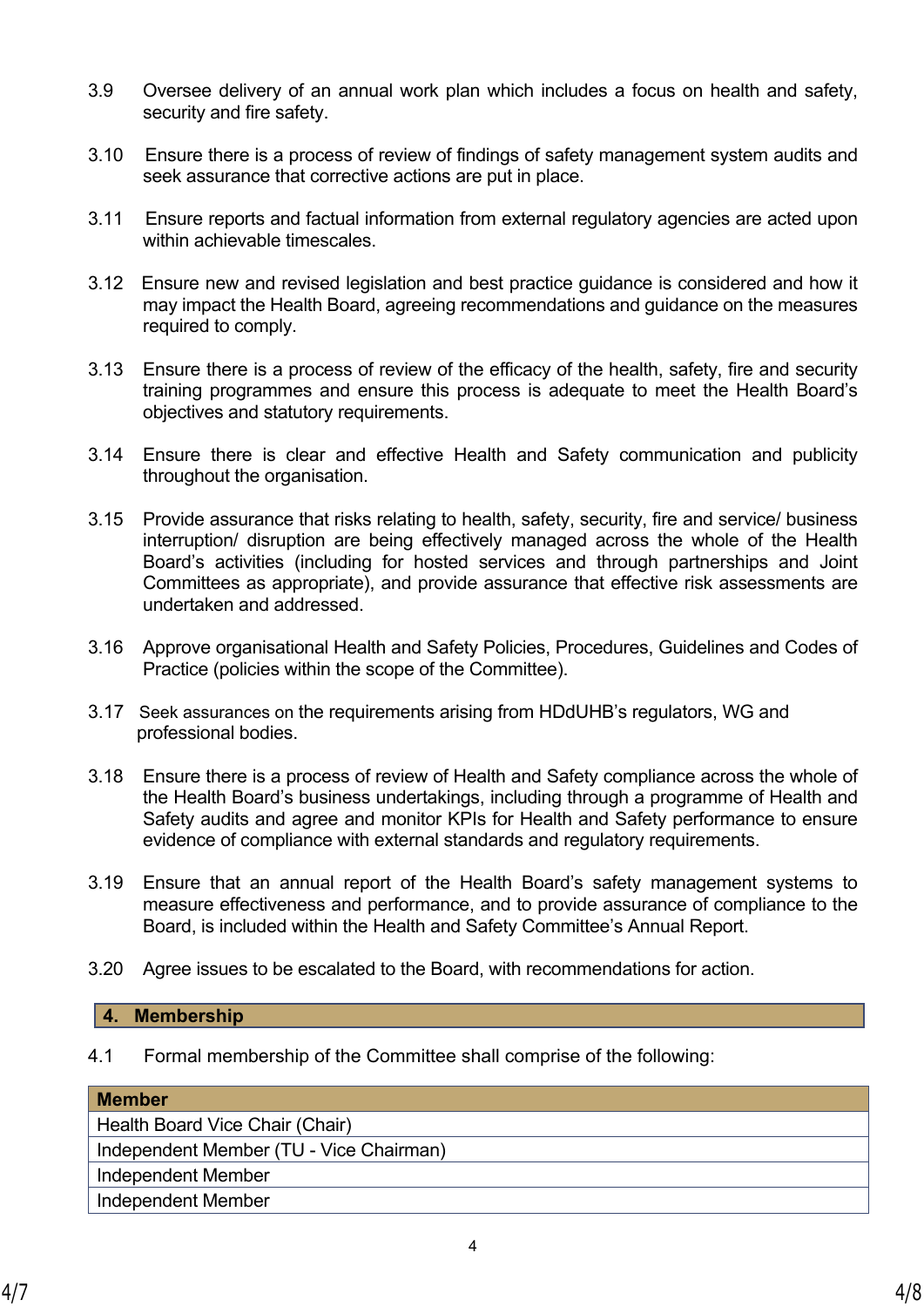# 4.2 The following should attend Committee meetings:

| <b>In Attendance</b>                                              |
|-------------------------------------------------------------------|
| Director of Nursing, Quality & Patient Experience (Lead Director) |
| <b>Director of Operations</b>                                     |
| <b>Assistant Medical Director</b>                                 |
| <b>Board Secretary</b>                                            |
| Director of Estates, Facilities & Capital Management              |
| Deputy Director of Workforce & OD                                 |
| Head of Health, Safety & Security                                 |
| Staff-Side Representative (Health and Safety)                     |

4.3 Membership of the Committee will be reviewed on an annual basis.

## **5. Quorum and Attendance**

- 5.1 A quorum shall consist of no less than two of the membership and must include as a minimum the Chairman or Vice-Chairman of the Committee, and one other Independent Member, together with a third of the In Attendance Members.
- 5.2 The membership of the Committee shall be determined by the Board, based on the recommendation of the UHB Chair, taking into account the balance of skills and expertise necessary to deliver the Committee's remit, and subject to any specific requirements or directions made by Welsh Government.
- 5.3 Any senior officer of the UHB or partner organisation may, where appropriate, be invited to attend, for either all or part of a meeting, to assist with discussions on a particular matter.
- 5.4 The Committee may also co-opt additional independent external "experts" from outside the organisation to contribute to specialised areas of discussion.
- 5.5 Should any officer member be unavailable to attend, they may nominate a deputy with full voting rights to attend in their place subject to the agreement of the Chairman.
- 5.6 The Chair of the UHB reserves the right to attend any of the Committee's meetings as an ex officio member.
- 5.7 The Chairman of the Health & Safety Committee shall have reasonable access to Directors and other relevant senior staff.
- 5.8 The Head of Internal Audit shall have unrestricted and confidential access to the Chairman of the Health & Safety Committee.
- 5.9 The Committee may ask any or all of those who normally attend but who are not members to withdraw to facilitate open and frank discussion of particular matters.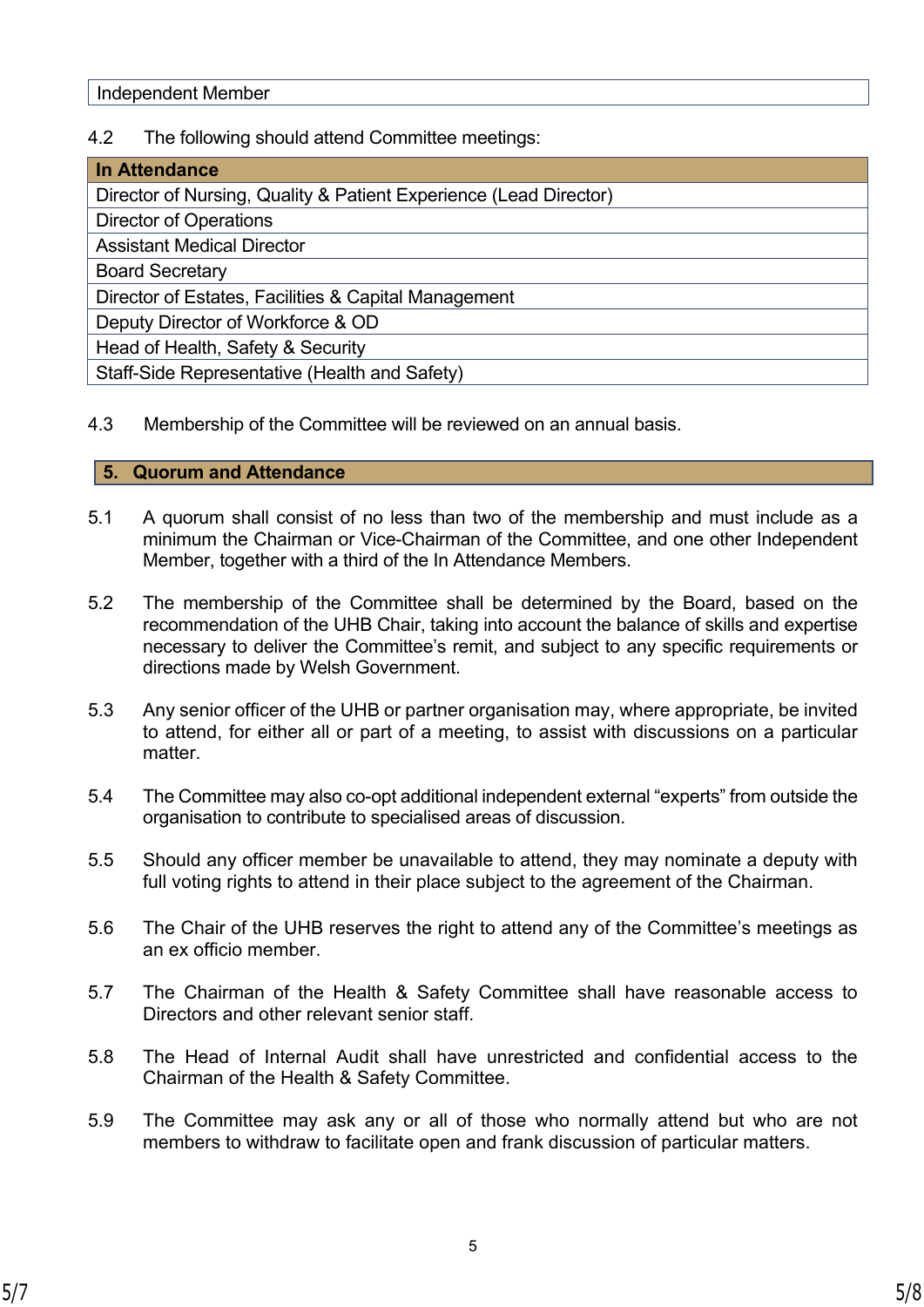### **6. Agenda and Papers**

- 6.1 The Committee Secretary is to hold an agenda setting meeting with the Chairman and/ or the Vice Chairman, at least **three** weeks before the meeting date.
- 6.2 The agenda will be based around the Committee work plan, identified risks, matters arising from previous meetings, issues emerging throughout the year and requests from Committee members. Following approval, the agenda and timetable for papers will be circulated to all Committee members.
- 6.3 All papers must be approved by the Lead/ relevant Director.
- 6.4 The agenda and papers for meetings will be distributed **five** working days in advance of the meeting.
- 6.5 The minutes and action log will be circulated to members within **five** working days to check the accuracy.
- 6.6 Members must forward amendments to the Committee Secretary within the next **five** working days. The Committee Secretary will then forward the final version to the Committee Chairman for approval.

## **7. In Committee**

7.1 The Committee can operate with an In Committee function to receive updates on the management of sensitive and/or confidential information.

#### **8. Frequency of Meetings**

- 8.1 The Committee will meet bi-monthly and shall agree an annual schedule of meetings. Any additional meetings will be arranged as determined by the Chairman of the Committee.
- 8.2 The Chairman of the Committee, in discussion with the Committee Secretary, shall determine the time and the place of meetings of the Committee and procedures of such meetings.

#### **9. Accountability, Responsibility and Authority**

- 9.1 The Committee will be accountable to the Board for its performance in exercising the functions set out in these terms of reference.
- 9.2 The Committee shall embed the UHB's vision, corporate standards, priorities and requirements, e.g. equality and human rights, through the conduct of its business.
- 9.3 The requirements for the conduct of business as set out in the UHB's Standing Orders are equally applicable to the operation of the Committee.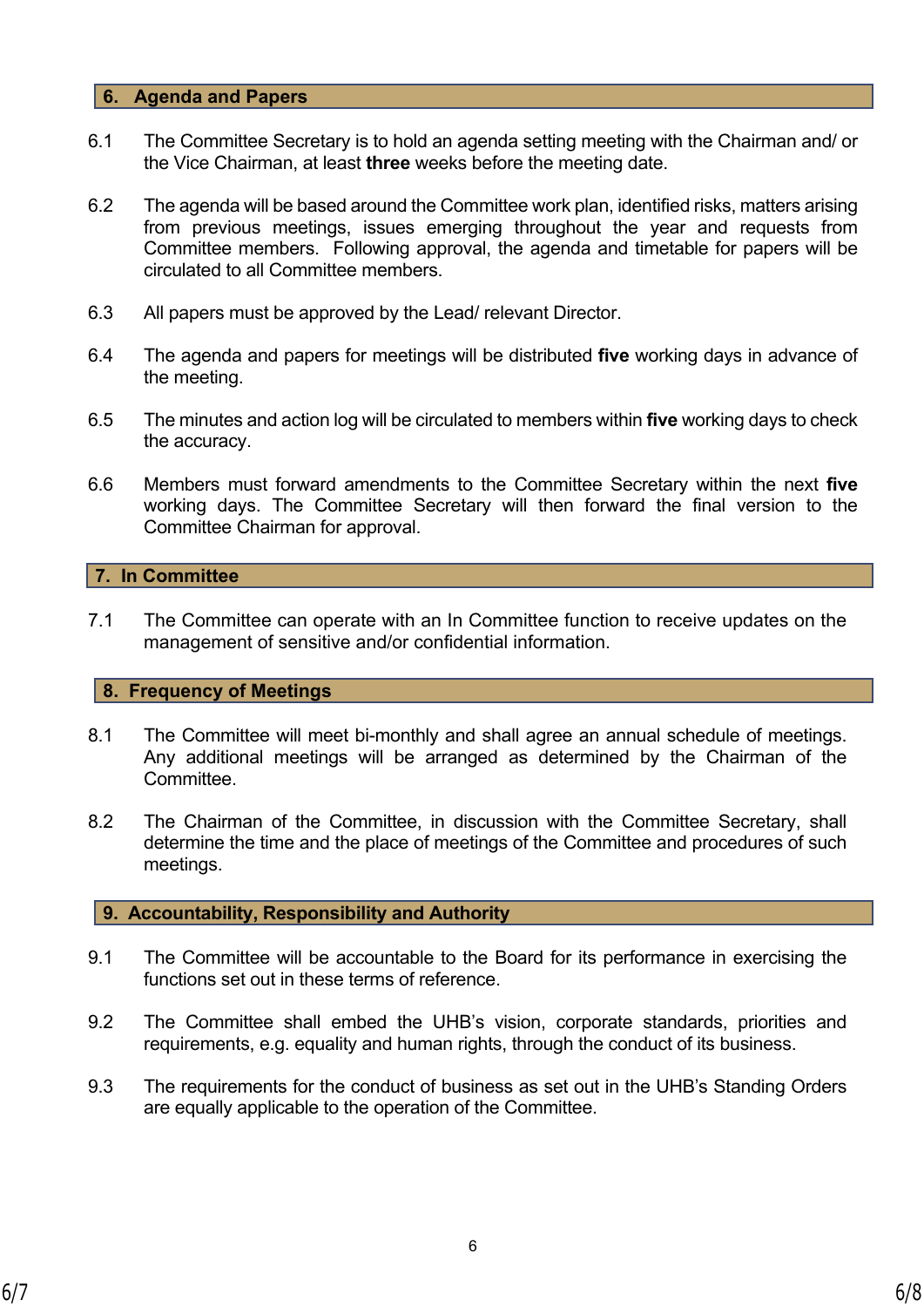### **10. Reporting**

10.1 The Committee, through its Chairman and members, shall work closely with the Board's other committees, including joint/sub committees and groups to provide advice and assurance to the Board through the:

10.1.1 joint planning and co-ordination of Board and Committee business;

10.1.2 sharing of information.

- 10.2 In doing so, the Committee shall contribute to the integration of good governance across the organisation, ensuring that all sources of assurance are incorporated into the Board's overall risk and assurance framework.
- 10.3 The Committee may establish groups or task and finish groups to carry out on its behalf specific aspects of Committee business. The Committee will receive an update following each group's meetings detailing the business undertaken on its behalf.
- 10.4 The Committee Chairman, supported by the Committee Secretary, shall:
	- 10.4.1 Report formally, regularly and on a timely basis to the Board on the Committee's activities. This includes the submission of a Committee update report as well as the presentation of an annual report within 6 weeks of the end of the financial year;
	- 10.4.2 Bring to the Board's specific attention any significant matters under consideration by the Committee.
	- 10.4.3 Ensure appropriate escalation arrangements are in place to alert the UHB Chair, Chief Executive, or Chairmen of other relevant Committees, of any urgent/critical matters that may compromise patient care and affect the operation and/or reputation of the UHB.
- 10.5 The Board Secretary, on behalf of the Board, shall oversee a process of regular and rigorous self assessment and evaluation of the Committee's performance and operation, including that of any sub-committees established.

#### **11. Secretarial Support**

11.1 The Committee Secretary shall be determined by the Board Secretary.

#### **12. Review Date**

12.1 These terms of reference and operating arrangements shall be reviewed on at least an annual basis by the Committee for approval by the Board.